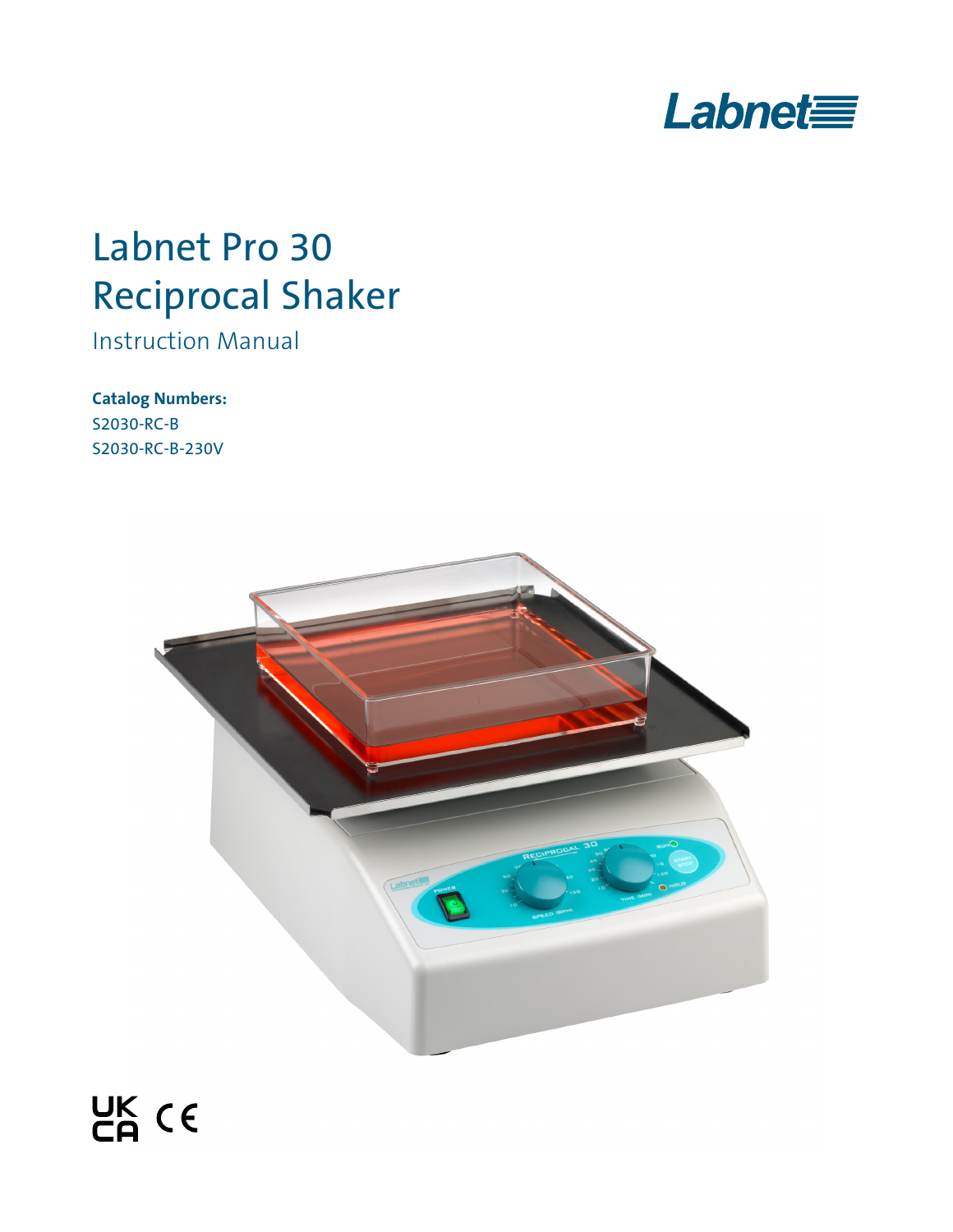# **Table of Contents**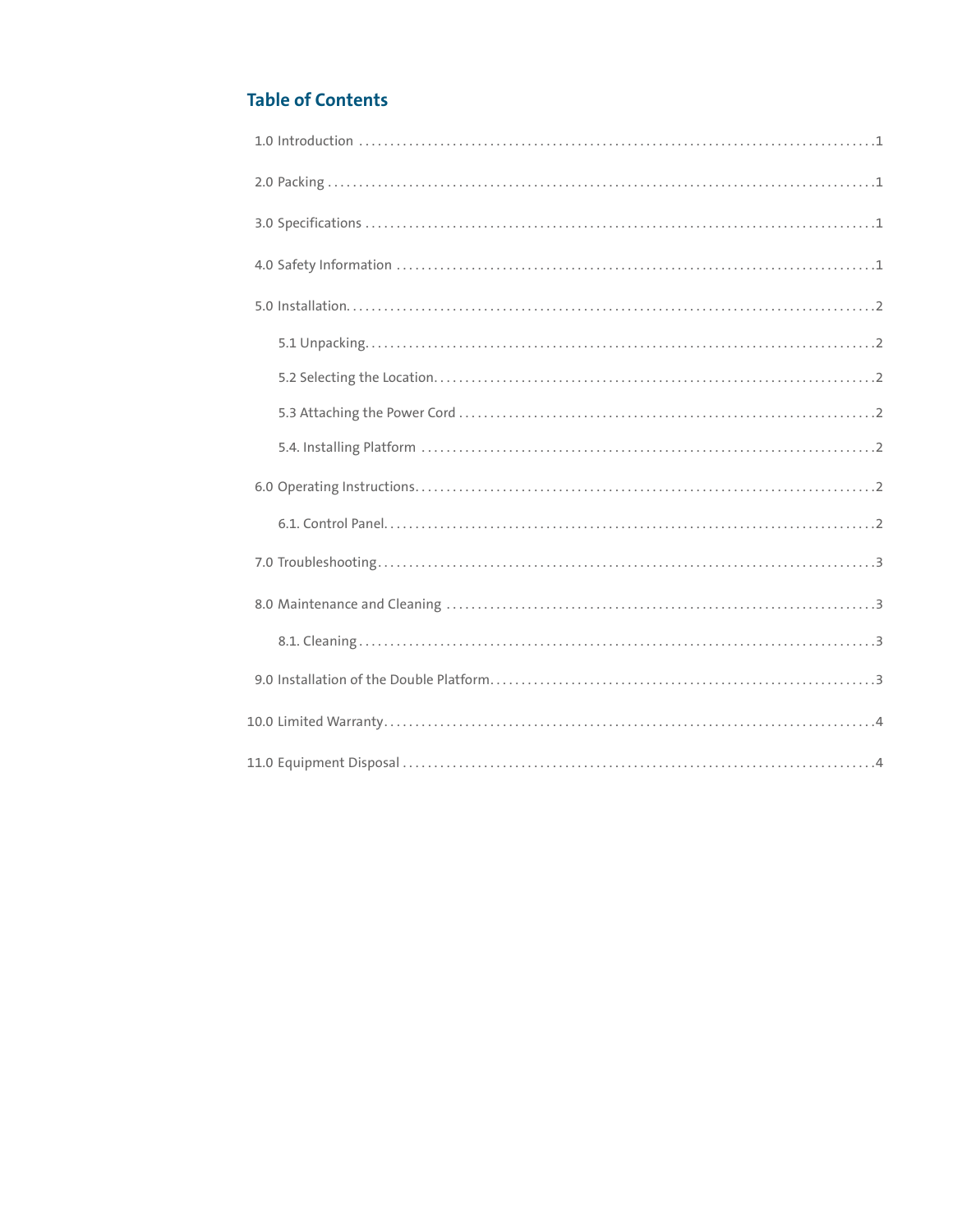# <span id="page-2-0"></span>**1.0 Introduction**

Congratulations on purchasing your Labnet Pro 30 Reciprocal Shaker. This shaker features a left to right linear action to provide gentle to vigorous shaking. Four platform configurations make this model valuable for a variety of applications.

# **2.0 Packaging**

The Labnet Pro 30 Reciprocal Shaker includes the following components:

- Pro 30 Reciprocal Shaker
- **Instruction Manual**
- 230V includes EU and UK plug types

**NOTE:** Platform needs to be purchased separately.

# **3.0 Specifications**

**Electric Power Supply**

| S2030-RC-B<br>S2030-RC-B-230V | 120V ± 10%, 50/60Hz, 0.3A<br>230V ± 10%, 50/60Hz, 0.15A |  |
|-------------------------------|---------------------------------------------------------|--|
| Fuse                          | $2 \times 1$ A                                          |  |
| Speed                         | From 5 to 150 strokes per minute                        |  |
| <b>Stroke Length</b>          | 1.2 in. (30 mm)                                         |  |
| Timer                         | 20 to 120 minutes, in 10 min. steps, HOLD function      |  |
| <b>Maximum Load</b>           | 11 lbs. (5 kg) including platform                       |  |
| Dimensions (W x L x H)        | 10 x 12.6 x 6.3 in. (25.5 x 32 x 16 cm)                 |  |
| Platform Dimensions (W x L)   | $11.8 \times 11.8$ in $(30 \times 30$ cm)               |  |
| Weight                        | 14.6 lbs. (6.6 kg)                                      |  |
| <b>Operating Conditions</b>   | 4°C to 65°C, up to 85% RH, non-condensing               |  |

This device is intended for use in a basic electromagnetic environment (Basic, class B), and it is in compliance with IEC 61326-1. Supply cord can be exchanged only with cord 3 x 1.0  $\text{mm}^2$  or for USA/Canada 3 x 18 AWG.

The Pro 30 Reciprocal Shaker is designed to be safe at least when operated under the following conditions:

- Indoor use only
- Altitude up to 2,000 meters
- Pollution degree 2

# **4.0 Safety Information**



Do not use the shaker near water. Ensure that water doesn't get on the device, particularly during cleaning.

- If the unit is used in a manner not specified by the manual, the degree of protection may be impaired.
- The plug should only be used in a wall outlet with protective earthing.
- The unit should be used with a power supply cord of at least 18 AWG.
- If the equipment will not restart if mains power is interrupted.
- The equipment will restart in cases of mechanical interruption.
- Do not expose the shaker to aggressive vapors (e.g., organic solvents).
- Do not insert any objects into the shaker (such as a screwdriver or metal rods).
- Never operate the shaker without the platform securely attached.
- Hazardous samples should be shaken only in appropriate containment vessels.



Do not shake flammable or explosive samples.



Do not put your fingers between the platform and the housing. Danger of mechanical injury.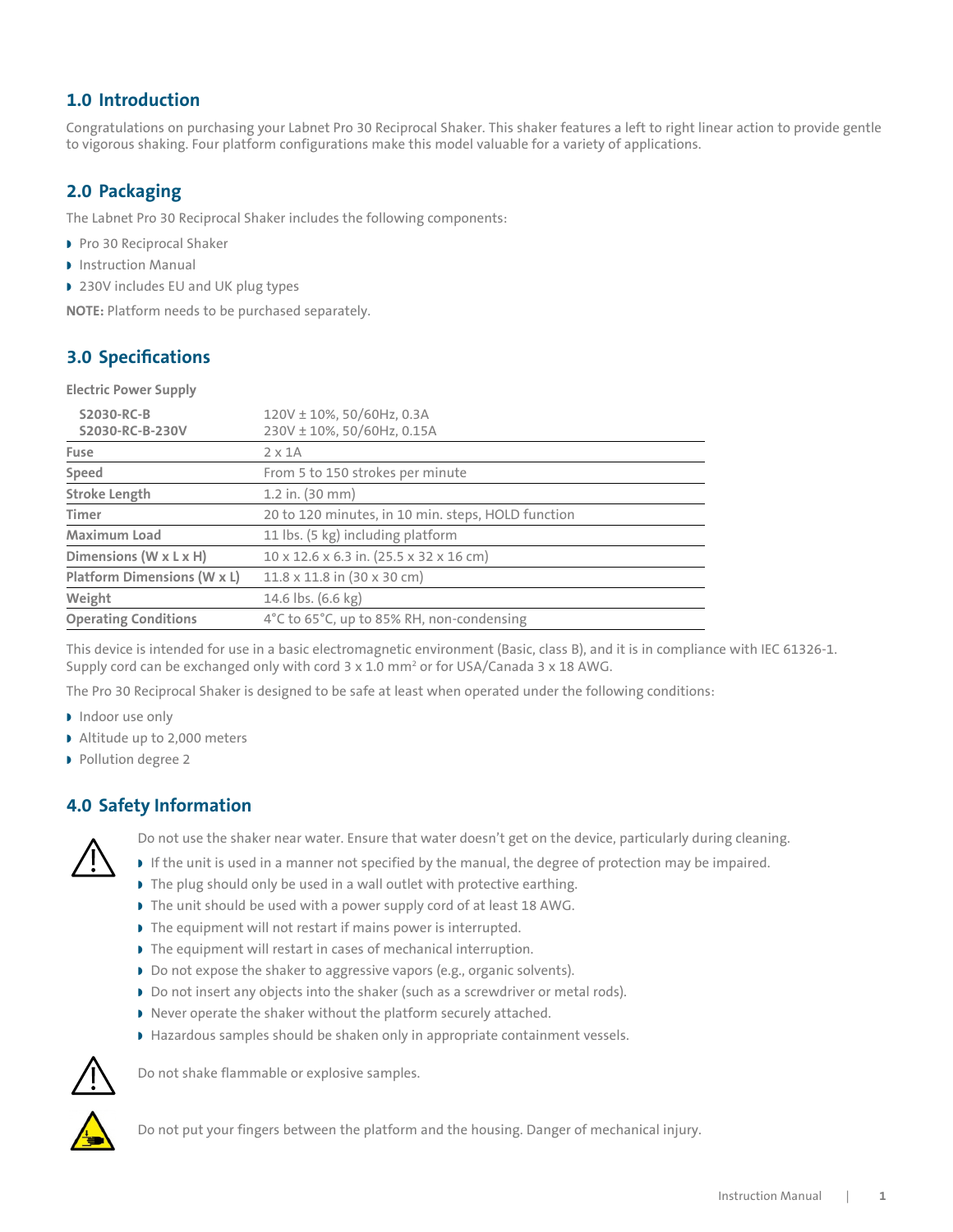# <span id="page-3-0"></span>**5.0 Installation**

#### **5.1 Unpacking**

Before starting the installation, carefully examine the shaker for possible damage or missing parts.

- Open the box and carefully remove the padding. Check that the shaker has not been visibly damaged during transportation. Keep the packing material until you ensure that the shaker works properly.
- Carefully lift the device out of the box.
- Be sure that the following information is included on the serial label located on the back of the unit: serial number, catalog number, electrical rating.
- Check that the power cord plug has a pin configuration that matches a wall socket according to the local standard.

Should any kind of damage have occurred during transportation, contact the carrier immediately. The carrier is responsible for shipping damage.

#### **5.2 Selecting the Location**

- ▶ Put the shaker on a horizontal, leveled, and stable surface.
- Leave enough space around the shaker for normal air circulation (4 in./10 cm minimum).
- Leave enough space around the shaker for easy access and maintenance.
- Avoid locations subject to shocks and vibrations.
- Avoid locations subject to frequent power fluctuations or power losses, as this may affect performance.

Select a location that is dry and not subject to drafts or moving air from heating or air conditioning vents or air blown by other equipment. Plug the unit into a properly grounded outlet.

#### **5.3 Attaching the Power Cord**

Connect the main power cord to the shaker, and then connect the plug end of the cord to a grounded wall socket. Avoid lines to which powerful electric motors, refrigerators, and similar devices are connected.



Be careful when you plug the cord to a grounded wall socket. Do not touch the plug with wet hands. Do not pull the plug by the cord.

#### **5.4. Installing Platform**

Mount the accessory platform by firmly inserting the 4 platform mounting pins into the 4 rubber grommet points on the shaker.

#### **6.0 Operating Instructions**

#### **6.1. Control Panel**



- **1. POWER switch:** Turns the shaker ON (power switch illuminates) or OFF
- **2. SPEED potentiometer:** Sets the shaker speed
- **3. TIME potentiometer:** Sets the timed operation
- **4.HOLD potentiometer:** Yellow light illuminates when the shaker is set to HOLD (continuous operation)
- **5. START/STOP button:** Starts or stops the shaking operation
- **6.RUN:** Green light illuminates when the shaker is running

**NOTE:** The speed can be adjusted at any time during shaker operation. The time, however, cannot be changed while the shaker is in motion. To change the time, press the STOP button first, allow the shaker platform to come to a full stop, and set the time value again. Restart the shaker.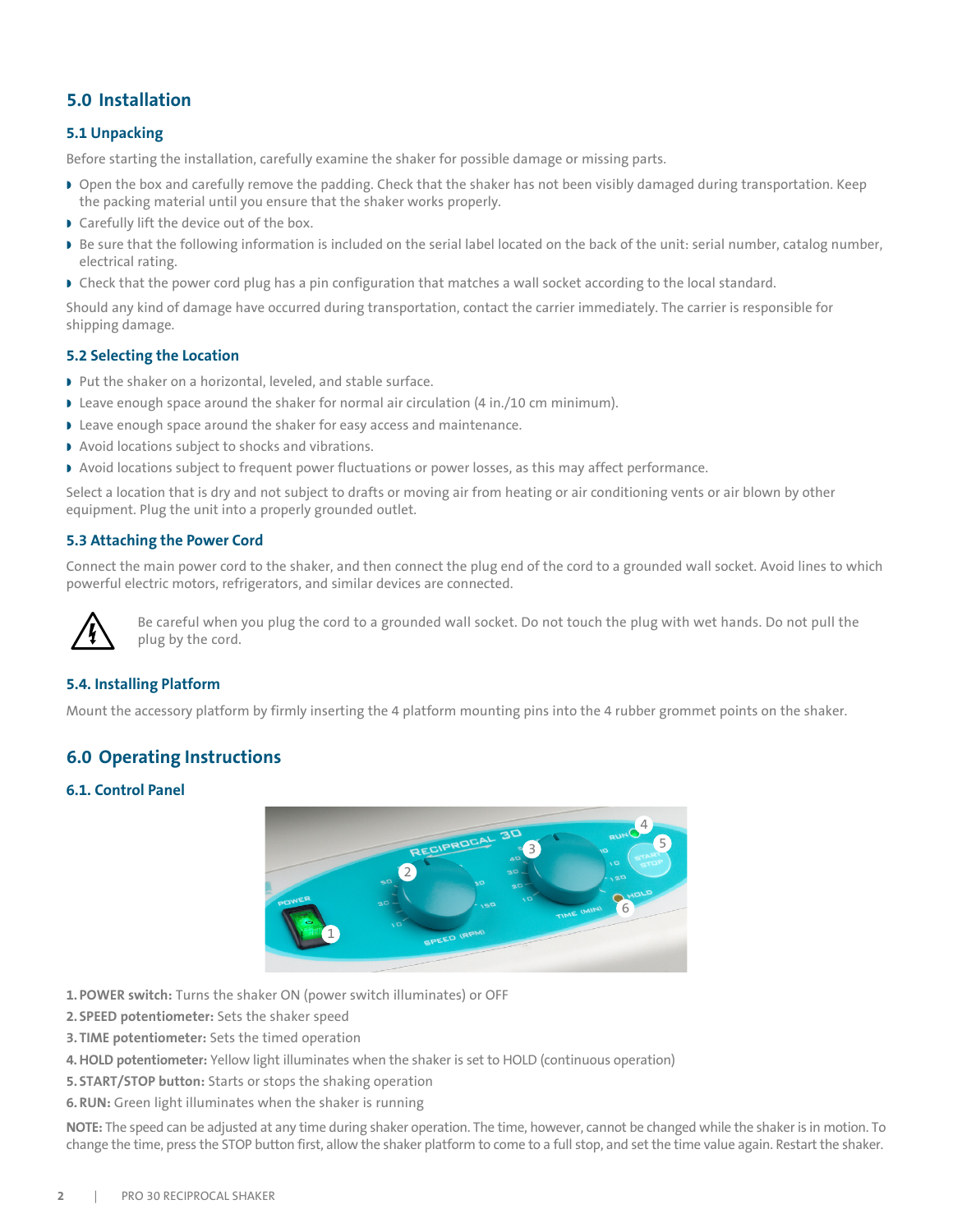# <span id="page-4-0"></span>**7.0 Troubleshooting**

Should you have a question about the operation of the Labnet Pro 30 Reciprocal Shaker or if service is required, contact your Corning representative**.** Do not send in a unit for service without first calling to obtain a repair authorization number. Should the unit require return to Corning for service, it should be properly packaged to avoid damage. Any damage resulting from improper packaging shall be the responsibility of the user.

| Problem                                                              | <b>Explanation/Solution</b>                                                                 |
|----------------------------------------------------------------------|---------------------------------------------------------------------------------------------|
| Power switch doesn't illuminate<br>when turned on.                   | • Check the connection to the main power supply.                                            |
|                                                                      | Check the fuses.                                                                            |
|                                                                      | • Call for authorized service.                                                              |
| START/STOP button.                                                   | Shaker doesn't start when you press <b>D</b> Check the connection to the main power supply. |
|                                                                      | Check the fuses.                                                                            |
|                                                                      | • Call for authorized service.                                                              |
| HOLD yellow signal light and RUN<br>green signal light are blinking. | • Motor overload. Reduce the load on the platform.                                          |
|                                                                      | • Call for authorized service.                                                              |

### **8.0 Maintenance and Cleaning**

- $\triangleright$  No routine maintenance or lubrication is required.
- It is recommended that the shaker is kept clean to ensure long trouble-free operation.

#### **8.1. Cleaning**

The housing of the shaker can be cleaned with a soft, damp cloth or special cleaners for plastic surfaces (e.g., for car interior armature). Do not immerse the device or spill liquids on the device.

**NOTE:** Do not use any aggressive or abrasive cleaners (acetone, nitro, polish, etc.) because the surface can get permanently damaged.



Prior to any cleaning or maintenance of the device, unplug the power cord from the wall socket.

# **9.0 Installation of the Double Platform**

Before the installation of the double platform, turn off the Power switch.

For installation of the double platform, prepare the upper platform with the rubber pad and posts kit, which includes four posts, four washers, four screws and four nuts.



1. Set the four posts (A) above the four holes at the corners of the bottom platform.

2. Put the washer (B) on each screw (C), and then screw it into each post from the bottom side of the platform.

3. Fit the upper platform (D) on the top of the four posts so that the threads of the posts are protruding through the four corner holes. 4. Screw the four nuts (E) on the threads of the four posts to fix the upper platform.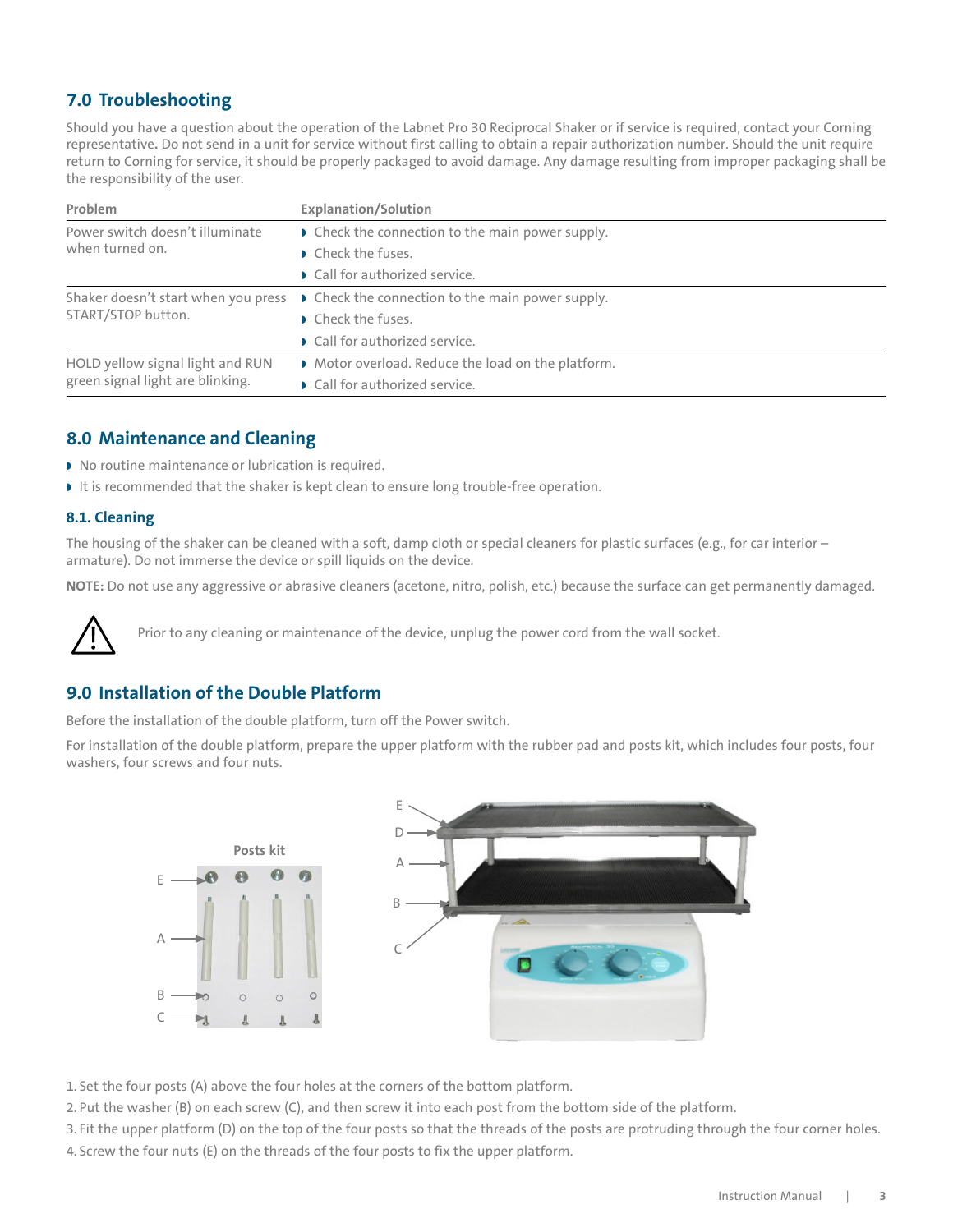## <span id="page-5-0"></span>**10.0 Limited Warranty**

Corning Incorporated (Corning) warrants that this product will be free from defects in material and workmanship for a period of one (1) year from date of purchase. CORNING DISCLAIMS ALL OTHER WARRANTIES WHETHER EXPRESSED OR IMPLIED, INCLUDING ANY IMPLIED WARRANTIES OF MERCHANTABILITY OR OF FITNESS FOR A PARTICULAR PURPOSE. Corning's sole obligation shall be to repair or replace, at its option, any product or part thereof that proves defective in material or workmanship within the warranty period, provided the purchaser notifies Corning of any such defect. Corning is not liable for any incidental or consequential damages, commercial loss or any other damages from the use of this product.

This warranty is valid only if the product is used for its intended purpose and within the guidelines specified in the supplied instruction manual. This warranty does not cover damage caused by accident, neglect, misuse, improper service, natural forces or other causes not arising from defects in original material or workmanship. This warranty does not cover motor brushes, fuses, light bulbs, batteries or damage to paint or finish. Claims for transit damage should be filed with the transportation carrier.

In the event this product fails within the specified period of time because of a defect in material or workmanship, contact Corning Customer Service at: USA/Canada 1.800.492.1110, outside the U.S. +1.978.442.2200, visit **www.corning.com/lifesciences**, or contact your local support office.

Corning's Customer Service team will help arrange local service where available or coordinate a return authorization number and shipping instructions. Products received without proper authorization will be returned. All items returned for service should be sent postage prepaid in the original packaging or other suitable carton, padded to avoid damage. Corning will not be responsible for damage incurred by improper packaging. Corning may elect for onsite service for larger equipment.

Some states do not allow limitation on the length of implied warranties or the exclusion or limitation of incidental or consequential damages. This warranty gives you specific legal rights. You may have other rights which vary from state to state.

No individual may accept for, or on behalf of Corning, any other obligation of liability, or extend the period of this warranty.

For your reference, make a note of the serial and model number, date of purchase, and supplier here.

| Serial No. | Date Purch. |
|------------|-------------|
| Model No.  | Supplier    |

#### **11.0 Equipment Disposal**



According to Directive 2012/19/EU of the European Parliament and of the Council of 4 July 2012 on waste electrical and electronic equipment (WEEE), this product is marked with the crossed-out wheeled bin and must not be disposed of with domestic waste.

Consequently, the buyer shall follow the instructions for reuse and recycling of waste electronic and electrical equipment (WEEE) provided with the products and available at **www.corning.com/weee**.